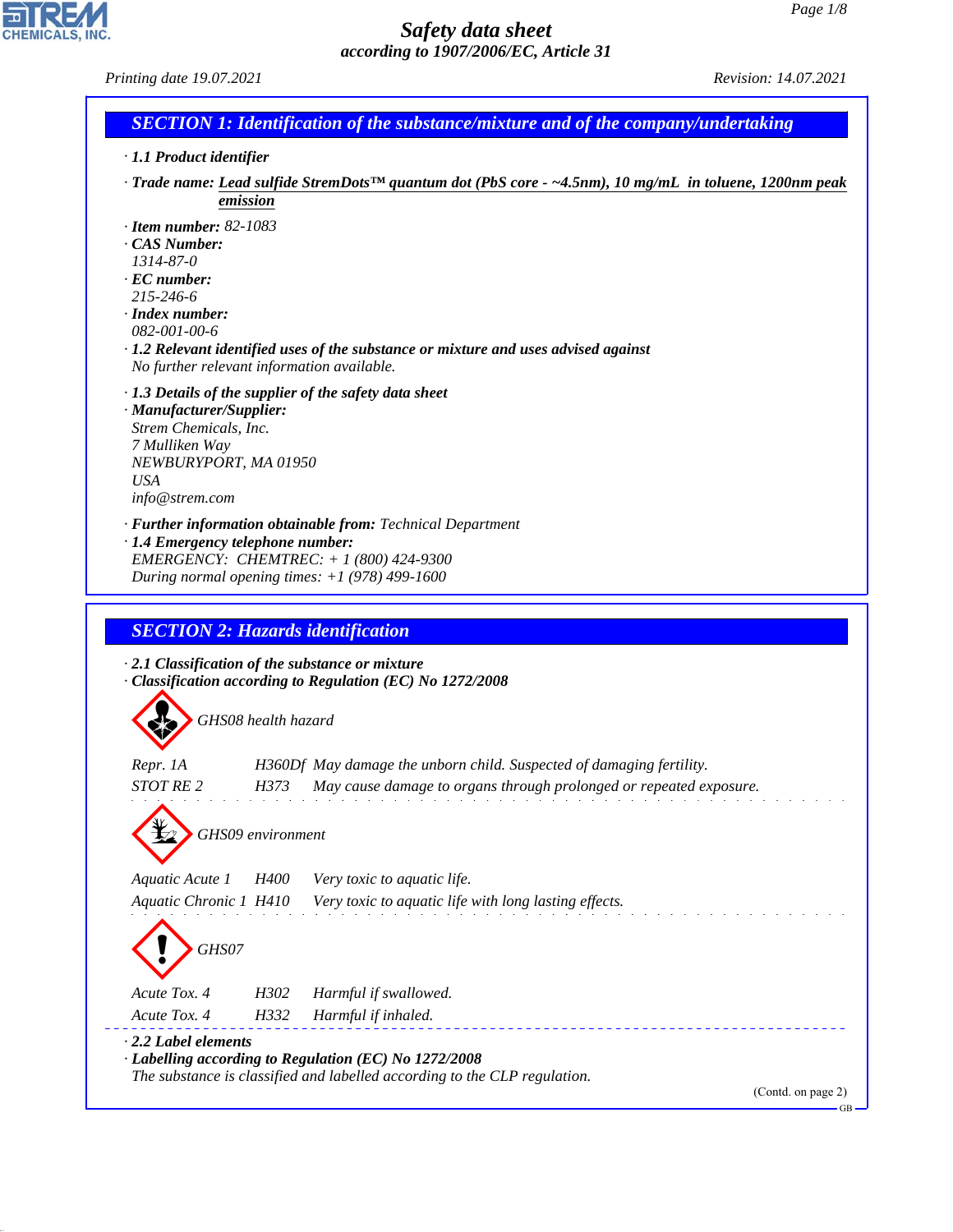| · Hazard pictograms<br>GHS07<br>GHS08<br>GHS09<br>· Signal word Danger<br>· Hazard-determining components of labelling:<br>lead sulphide<br>· Hazard statements<br>H302+H332 Harmful if swallowed or if inhaled.<br>May damage the unborn child. Suspected of damaging fertility.<br>H360Df<br>H373<br>May cause damage to organs through prolonged or repeated exposure.<br>H410<br>Very toxic to aquatic life with long lasting effects.<br>· Precautionary statements<br><i>P101</i><br>If medical advice is needed, have product container or label at hand.<br>P102<br>Keep out of reach of children.<br>P103<br>Read label before use.<br>P <sub>262</sub><br>Do not get in eyes, on skin, or on clothing.<br>P <sub>280</sub><br>Wear protective gloves/protective clothing/eye protection/face protection.<br>$P235 + P410$<br>Keep cool. Protect from sunlight.<br>P305+P351+P338 IF IN EYES: Rinse cautiously with water for several minutes. Remove contact lenses, if<br>present and easy to do. Continue rinsing.<br>Store in a well-ventilated place. Keep container tightly closed.<br>$P403 + P233$<br>P411<br>Store at temperatures not exceeding 4°C.<br>P501<br>regulations.<br>· Additional information:<br>Contains lead. Should not be used on surfaces liable to be chewed or sucked by children.<br>$\cdot$ 2.3 Other hazards<br>· Results of PBT and vPvB assessment |                                                          | (Contd. of page 1)                                                                     |
|-----------------------------------------------------------------------------------------------------------------------------------------------------------------------------------------------------------------------------------------------------------------------------------------------------------------------------------------------------------------------------------------------------------------------------------------------------------------------------------------------------------------------------------------------------------------------------------------------------------------------------------------------------------------------------------------------------------------------------------------------------------------------------------------------------------------------------------------------------------------------------------------------------------------------------------------------------------------------------------------------------------------------------------------------------------------------------------------------------------------------------------------------------------------------------------------------------------------------------------------------------------------------------------------------------------------------------------------------------------------------------------------------|----------------------------------------------------------|----------------------------------------------------------------------------------------|
|                                                                                                                                                                                                                                                                                                                                                                                                                                                                                                                                                                                                                                                                                                                                                                                                                                                                                                                                                                                                                                                                                                                                                                                                                                                                                                                                                                                               |                                                          |                                                                                        |
|                                                                                                                                                                                                                                                                                                                                                                                                                                                                                                                                                                                                                                                                                                                                                                                                                                                                                                                                                                                                                                                                                                                                                                                                                                                                                                                                                                                               |                                                          |                                                                                        |
|                                                                                                                                                                                                                                                                                                                                                                                                                                                                                                                                                                                                                                                                                                                                                                                                                                                                                                                                                                                                                                                                                                                                                                                                                                                                                                                                                                                               |                                                          |                                                                                        |
|                                                                                                                                                                                                                                                                                                                                                                                                                                                                                                                                                                                                                                                                                                                                                                                                                                                                                                                                                                                                                                                                                                                                                                                                                                                                                                                                                                                               |                                                          |                                                                                        |
|                                                                                                                                                                                                                                                                                                                                                                                                                                                                                                                                                                                                                                                                                                                                                                                                                                                                                                                                                                                                                                                                                                                                                                                                                                                                                                                                                                                               |                                                          |                                                                                        |
|                                                                                                                                                                                                                                                                                                                                                                                                                                                                                                                                                                                                                                                                                                                                                                                                                                                                                                                                                                                                                                                                                                                                                                                                                                                                                                                                                                                               |                                                          |                                                                                        |
|                                                                                                                                                                                                                                                                                                                                                                                                                                                                                                                                                                                                                                                                                                                                                                                                                                                                                                                                                                                                                                                                                                                                                                                                                                                                                                                                                                                               |                                                          |                                                                                        |
|                                                                                                                                                                                                                                                                                                                                                                                                                                                                                                                                                                                                                                                                                                                                                                                                                                                                                                                                                                                                                                                                                                                                                                                                                                                                                                                                                                                               |                                                          |                                                                                        |
|                                                                                                                                                                                                                                                                                                                                                                                                                                                                                                                                                                                                                                                                                                                                                                                                                                                                                                                                                                                                                                                                                                                                                                                                                                                                                                                                                                                               |                                                          |                                                                                        |
|                                                                                                                                                                                                                                                                                                                                                                                                                                                                                                                                                                                                                                                                                                                                                                                                                                                                                                                                                                                                                                                                                                                                                                                                                                                                                                                                                                                               |                                                          |                                                                                        |
|                                                                                                                                                                                                                                                                                                                                                                                                                                                                                                                                                                                                                                                                                                                                                                                                                                                                                                                                                                                                                                                                                                                                                                                                                                                                                                                                                                                               |                                                          |                                                                                        |
|                                                                                                                                                                                                                                                                                                                                                                                                                                                                                                                                                                                                                                                                                                                                                                                                                                                                                                                                                                                                                                                                                                                                                                                                                                                                                                                                                                                               |                                                          |                                                                                        |
|                                                                                                                                                                                                                                                                                                                                                                                                                                                                                                                                                                                                                                                                                                                                                                                                                                                                                                                                                                                                                                                                                                                                                                                                                                                                                                                                                                                               |                                                          |                                                                                        |
|                                                                                                                                                                                                                                                                                                                                                                                                                                                                                                                                                                                                                                                                                                                                                                                                                                                                                                                                                                                                                                                                                                                                                                                                                                                                                                                                                                                               |                                                          |                                                                                        |
|                                                                                                                                                                                                                                                                                                                                                                                                                                                                                                                                                                                                                                                                                                                                                                                                                                                                                                                                                                                                                                                                                                                                                                                                                                                                                                                                                                                               |                                                          |                                                                                        |
|                                                                                                                                                                                                                                                                                                                                                                                                                                                                                                                                                                                                                                                                                                                                                                                                                                                                                                                                                                                                                                                                                                                                                                                                                                                                                                                                                                                               |                                                          |                                                                                        |
|                                                                                                                                                                                                                                                                                                                                                                                                                                                                                                                                                                                                                                                                                                                                                                                                                                                                                                                                                                                                                                                                                                                                                                                                                                                                                                                                                                                               |                                                          |                                                                                        |
|                                                                                                                                                                                                                                                                                                                                                                                                                                                                                                                                                                                                                                                                                                                                                                                                                                                                                                                                                                                                                                                                                                                                                                                                                                                                                                                                                                                               |                                                          |                                                                                        |
|                                                                                                                                                                                                                                                                                                                                                                                                                                                                                                                                                                                                                                                                                                                                                                                                                                                                                                                                                                                                                                                                                                                                                                                                                                                                                                                                                                                               |                                                          |                                                                                        |
|                                                                                                                                                                                                                                                                                                                                                                                                                                                                                                                                                                                                                                                                                                                                                                                                                                                                                                                                                                                                                                                                                                                                                                                                                                                                                                                                                                                               |                                                          |                                                                                        |
|                                                                                                                                                                                                                                                                                                                                                                                                                                                                                                                                                                                                                                                                                                                                                                                                                                                                                                                                                                                                                                                                                                                                                                                                                                                                                                                                                                                               |                                                          |                                                                                        |
|                                                                                                                                                                                                                                                                                                                                                                                                                                                                                                                                                                                                                                                                                                                                                                                                                                                                                                                                                                                                                                                                                                                                                                                                                                                                                                                                                                                               |                                                          |                                                                                        |
|                                                                                                                                                                                                                                                                                                                                                                                                                                                                                                                                                                                                                                                                                                                                                                                                                                                                                                                                                                                                                                                                                                                                                                                                                                                                                                                                                                                               |                                                          |                                                                                        |
|                                                                                                                                                                                                                                                                                                                                                                                                                                                                                                                                                                                                                                                                                                                                                                                                                                                                                                                                                                                                                                                                                                                                                                                                                                                                                                                                                                                               |                                                          |                                                                                        |
|                                                                                                                                                                                                                                                                                                                                                                                                                                                                                                                                                                                                                                                                                                                                                                                                                                                                                                                                                                                                                                                                                                                                                                                                                                                                                                                                                                                               |                                                          | Dispose of contents/container in accordance with local/regional/national/international |
|                                                                                                                                                                                                                                                                                                                                                                                                                                                                                                                                                                                                                                                                                                                                                                                                                                                                                                                                                                                                                                                                                                                                                                                                                                                                                                                                                                                               |                                                          |                                                                                        |
|                                                                                                                                                                                                                                                                                                                                                                                                                                                                                                                                                                                                                                                                                                                                                                                                                                                                                                                                                                                                                                                                                                                                                                                                                                                                                                                                                                                               |                                                          |                                                                                        |
|                                                                                                                                                                                                                                                                                                                                                                                                                                                                                                                                                                                                                                                                                                                                                                                                                                                                                                                                                                                                                                                                                                                                                                                                                                                                                                                                                                                               |                                                          |                                                                                        |
|                                                                                                                                                                                                                                                                                                                                                                                                                                                                                                                                                                                                                                                                                                                                                                                                                                                                                                                                                                                                                                                                                                                                                                                                                                                                                                                                                                                               |                                                          |                                                                                        |
|                                                                                                                                                                                                                                                                                                                                                                                                                                                                                                                                                                                                                                                                                                                                                                                                                                                                                                                                                                                                                                                                                                                                                                                                                                                                                                                                                                                               | · PBT: Not applicable.<br>$\cdot v$ PvB: Not applicable. |                                                                                        |

# *SECTION 3: Composition/information on ingredients*

- *· 3.1 Chemical characterisation: Substances*
- *· CAS No. Description*
- *1314-87-0 lead sulphide*
- *· Identification number(s)*
- *· EC number: 215-246-6*
- *· Index number: 082-001-00-6*

# *SECTION 4: First aid measures*

- *· 4.1 Description of first aid measures*
- *· General information:*

44.1.1

*Symptoms of poisoning may even occur after several hours; therefore medical observation for at least 48 hours after the accident.*

(Contd. on page 3)  $-GB$ 



*Printing date 19.07.2021 Revision: 14.07.2021*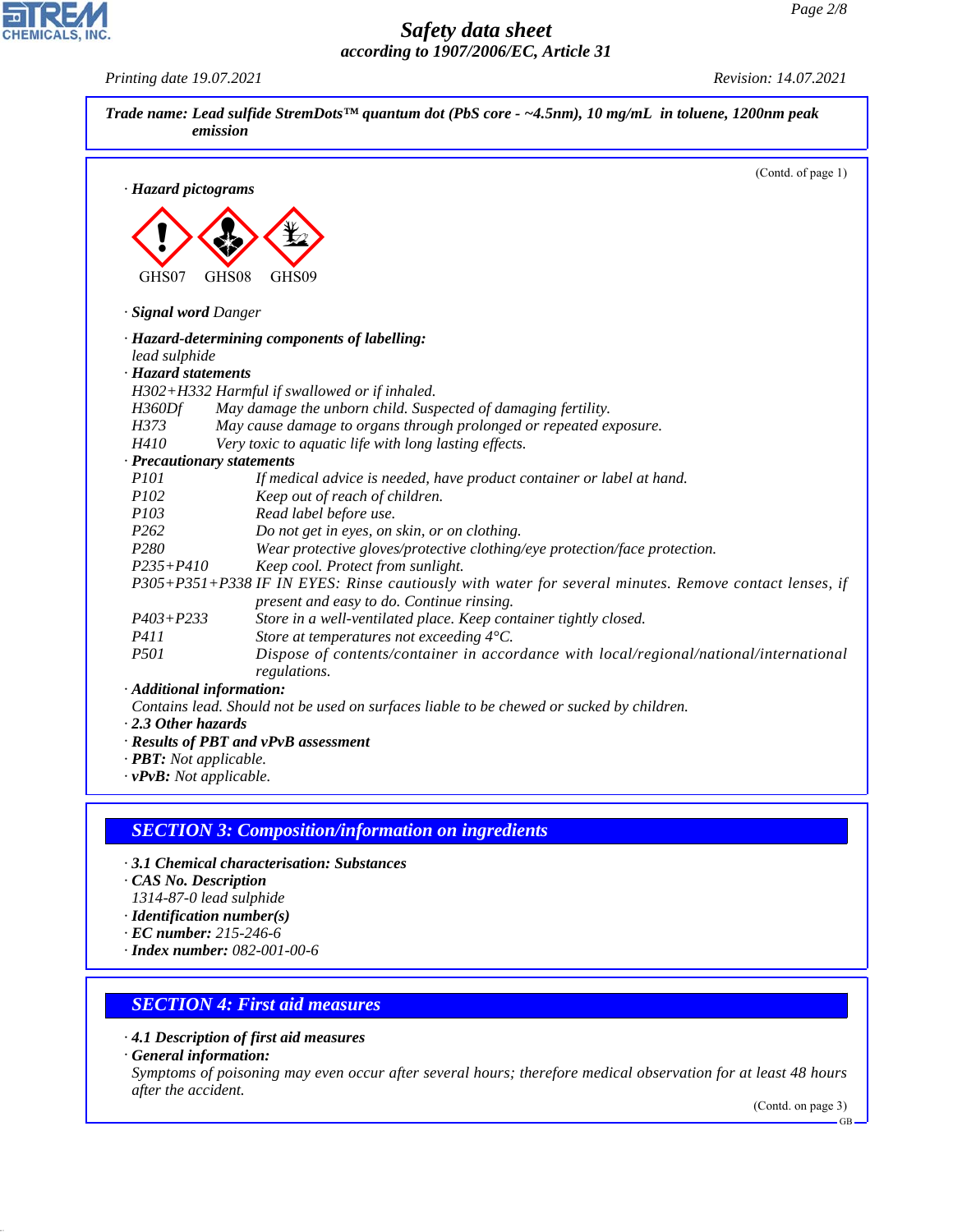*Printing date 19.07.2021 Revision: 14.07.2021*

*Trade name: Lead sulfide StremDots™ quantum dot (PbS core - ~4.5nm), 10 mg/mL in toluene, 1200nm peak emission*

*· After inhalation:*

(Contd. of page 2)

*Supply fresh air. If required, provide artificial respiration. Keep patient warm. Consult doctor if symptoms persist.*

*In case of unconsciousness place patient stably in side position for transportation.*

*· After skin contact: Immediately rinse with water.*

- *· After eye contact: Rinse opened eye for several minutes under running water. Then consult a doctor.*
- *· After swallowing: Call for a doctor immediately.*
- *· 4.2 Most important symptoms and effects, both acute and delayed No further relevant information available.*
- *· 4.3 Indication of any immediate medical attention and special treatment needed*
- *No further relevant information available.*

### *SECTION 5: Firefighting measures*

- *· 5.1 Extinguishing media*
- *· Suitable extinguishing agents:*

*CO2, powder or water spray. Fight larger fires with water spray or alcohol resistant foam.*

*· 5.2 Special hazards arising from the substance or mixture No further relevant information available.*

- *· 5.3 Advice for firefighters*
- *· Protective equipment: Mouth respiratory protective device.*

#### *SECTION 6: Accidental release measures*

*· 6.1 Personal precautions, protective equipment and emergency procedures Not required.*

*· 6.2 Environmental precautions:*

*Do not allow product to reach sewage system or any water course.*

*Inform respective authorities in case of seepage into water course or sewage system.*

*Do not allow to enter sewers/ surface or ground water.*

*· 6.3 Methods and material for containment and cleaning up: Absorb with liquid-binding material (sand, diatomite, acid binders, universal binders, sawdust). Dispose contaminated material as waste according to item 13. Ensure adequate ventilation.*

*· 6.4 Reference to other sections*

*See Section 7 for information on safe handling.*

*See Section 8 for information on personal protection equipment.*

*See Section 13 for disposal information.*

### *SECTION 7: Handling and storage*

*· 7.1 Precautions for safe handling*

*Ensure good ventilation/exhaustion at the workplace.*

*Prevent formation of aerosols.*

- *· Information about fire and explosion protection: No special measures required.*
- *· 7.2 Conditions for safe storage, including any incompatibilities*
- *· Storage: Keep cool.*

44.1.1

- *· Requirements to be met by storerooms and receptacles: No special requirements.*
- *· Information about storage in one common storage facility: Not required.*
- *· Further information about storage conditions: Keep container tightly sealed. DO NOT FREEZE*

*· Recommended storage temperature: Store at temperatures not exceeding 4 °C. Keep cool.*

(Contd. on page 4)

GB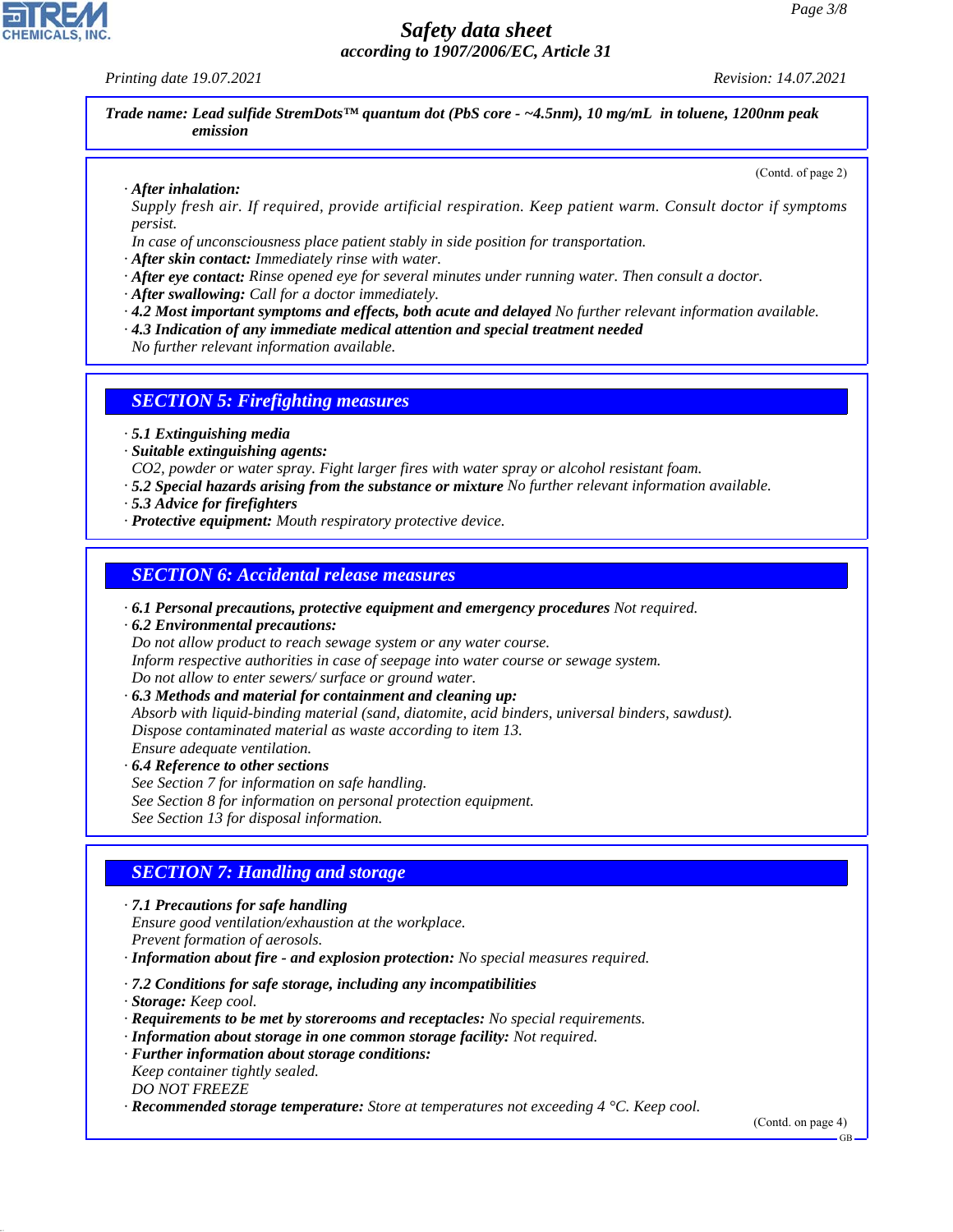*Printing date 19.07.2021 Revision: 14.07.2021*

*Trade name: Lead sulfide StremDots™ quantum dot (PbS core - ~4.5nm), 10 mg/mL in toluene, 1200nm peak emission*

*· 7.3 Specific end use(s) No further relevant information available.*

#### *SECTION 8: Exposure controls/personal protection*

- *· Additional information about design of technical facilities: No further data; see item 7.*
- *· 8.1 Control parameters*
- *· Ingredients with limit values that require monitoring at the workplace: Not required.*
- *· Additional information: The lists valid during the making were used as basis.*
- *· 8.2 Exposure controls*
- *· Personal protective equipment:*
- *· General protective and hygienic measures:*
- *Keep away from foodstuffs, beverages and feed.*
- *Wash hands before breaks and at the end of work.*
- *Store protective clothing separately.*
- *· Respiratory protection:*

*In case of brief exposure or low pollution use respiratory filter device. In case of intensive or longer exposure use self-contained respiratory protective device.*

*· Protection of hands:*



\_S*Protective gloves*

*The glove material has to be impermeable and resistant to the product/ the substance/ the preparation. Due to missing tests no recommendation to the glove material can be given for the product/ the preparation/ the chemical mixture.*

*Selection of the glove material on consideration of the penetration times, rates of diffusion and the degradation · Material of gloves*

*The selection of the suitable gloves does not only depend on the material, but also on further marks of quality and varies from manufacturer to manufacturer.*

*· Penetration time of glove material*

*The exact break through time has to be found out by the manufacturer of the protective gloves and has to be observed.*

*· Eye protection:*



44.1.1

\_R*Tightly sealed goggles*

| .9.1 Information on basic physical and chemical properties<br><b>General Information</b> |                   |                    |
|------------------------------------------------------------------------------------------|-------------------|--------------------|
| $\cdot$ Appearance:                                                                      |                   |                    |
| Form:                                                                                    | <i>Suspension</i> |                    |
| Colour:                                                                                  | <b>Black</b>      |                    |
| $\cdot$ Odour:                                                                           | Unpleasant        |                    |
| · Odour threshold:                                                                       | Not determined.   |                    |
| $\cdot$ pH-value:                                                                        | Not determined.   |                    |
| $\cdot$ Change in condition                                                              |                   |                    |
| Melting point/freezing point:                                                            | Undetermined.     |                    |
| Initial boiling point and boiling range: $110^{\circ}$ C                                 |                   |                    |
|                                                                                          |                   | (Contd. on page 5) |

GB

(Contd. of page 3)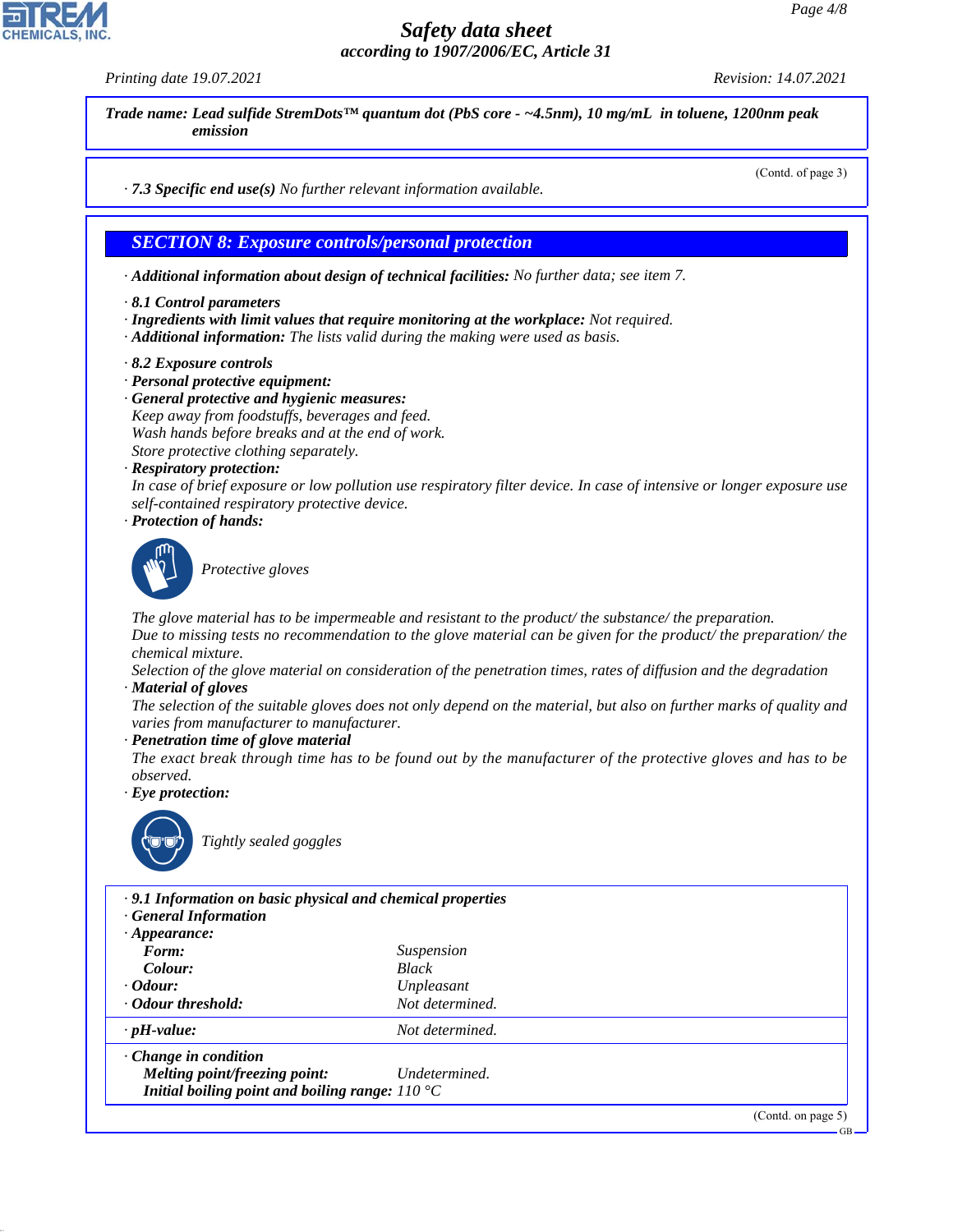*Printing date 19.07.2021 Revision: 14.07.2021*

**CHEMICALS, INC.** 

|                                                | (Contd. of page 4)                            |
|------------------------------------------------|-----------------------------------------------|
| · Flash point:                                 | $4~^\circ C$                                  |
| · Flammability (solid, gas):                   | Not determined.                               |
| · Ignition temperature:                        |                                               |
| <b>Decomposition temperature:</b>              | Not determined.                               |
| · Auto-ignition temperature:                   | Not determined.                               |
| · Explosive properties:                        | Product does not present an explosion hazard. |
| · Explosion limits:                            |                                               |
| Lower:                                         | 1.2 Vol %                                     |
| <b>Upper:</b>                                  | 7 Vol %                                       |
| $\cdot$ Vapour pressure at 20 $\textdegree$ C: | $21.8$ $hPa$                                  |
| $\cdot$ Density at 20 $\cdot$ C:               | $0.868$ g/cm <sup>3</sup>                     |
| · Relative density                             | Not determined.                               |
| · Vapour density                               | Not determined.                               |
| · Evaporation rate                             | Not determined.                               |
| · Solubility in / Miscibility with             |                                               |
| water:                                         | Not miscible or difficult to mix.             |
| · Partition coefficient: n-octanol/water:      | Not determined.                               |
| · Viscosity:                                   |                                               |
| Dynamic:                                       | Not determined.                               |
| Kinematic:                                     | Not determined.                               |
| · Solvent content:                             |                                               |
| Organic solvents:                              | $0.0\%$                                       |
| $VOC$ (EC)                                     | $0.00\%$                                      |
| <b>Solids content:</b>                         | 100.0%                                        |
| . 9.2 Other information                        | No further relevant information available.    |

## *SECTION 10: Stability and reactivity*

*· 10.1 Reactivity No further relevant information available.*

*· 10.2 Chemical stability*

- *· Thermal decomposition / conditions to be avoided: No decomposition if used according to specifications.*
- *· 10.3 Possibility of hazardous reactions No dangerous reactions known.*
- *· 10.4 Conditions to avoid No further relevant information available.*
- *· 10.5 Incompatible materials: No further relevant information available.*
- *· 10.6 Hazardous decomposition products: No dangerous decomposition products known.*

#### *SECTION 11: Toxicological information*

- *· 11.1 Information on toxicological effects*
- *· Acute toxicity*

44.1.1

- *Harmful if swallowed or if inhaled.*
- *· Primary irritant effect:*

*· Skin corrosion/irritation Based on available data, the classification criteria are not met.*

(Contd. on page 6)

GB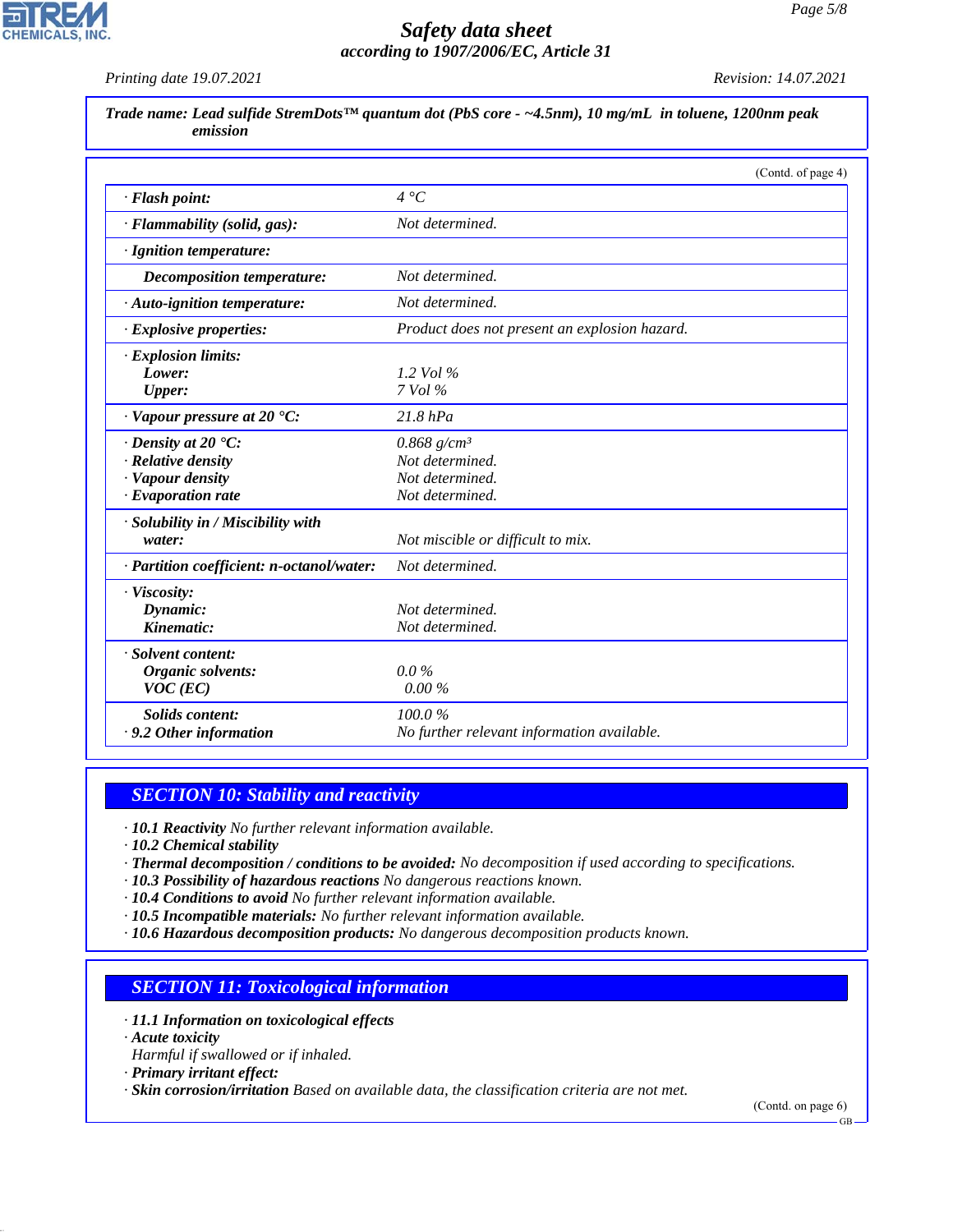٦

GB

# *Safety data sheet according to 1907/2006/EC, Article 31*

*Printing date 19.07.2021 Revision: 14.07.2021*

CHEMICALS, INC.

Г

44.1.1

|                                                                         | (Contd. of page 5)                                                                                          |
|-------------------------------------------------------------------------|-------------------------------------------------------------------------------------------------------------|
|                                                                         | · Serious eye damage/irritation Based on available data, the classification criteria are not met.           |
|                                                                         | $\cdot$ Respiratory or skin sensitisation Based on available data, the classification criteria are not met. |
|                                                                         | $\cdot$ CMR effects (carcinogenity, mutagenicity and toxicity for reproduction)                             |
|                                                                         | $\cdot$ Germ cell mutagenicity Based on available data, the classification criteria are not met.            |
|                                                                         | · Carcinogenicity Based on available data, the classification criteria are not met.                         |
| · Reproductive toxicity                                                 |                                                                                                             |
| May damage the unborn child. Suspected of damaging fertility.           |                                                                                                             |
|                                                                         | $\cdot$ STOT-single exposure Based on available data, the classification criteria are not met.              |
| $\cdot$ STOT-repeated exposure                                          |                                                                                                             |
| May cause damage to organs through prolonged or repeated exposure.      |                                                                                                             |
|                                                                         | · Aspiration hazard Based on available data, the classification criteria are not met.                       |
| <b>SECTION 12: Ecological information</b>                               |                                                                                                             |
| $\cdot$ 12.1 Toxicity                                                   |                                                                                                             |
| · Aquatic toxicity: No further relevant information available.          |                                                                                                             |
|                                                                         | · 12.2 Persistence and degradability No further relevant information available.                             |
|                                                                         | · 12.3 Bioaccumulative potential No further relevant information available.                                 |
| · 12.4 Mobility in soil No further relevant information available.      |                                                                                                             |
| · Ecotoxical effects:                                                   |                                                                                                             |
| · Remark: Very toxic for fish                                           |                                                                                                             |
| · Additional ecological information:                                    |                                                                                                             |
| General notes:                                                          |                                                                                                             |
|                                                                         | Water hazard class 2 (German Regulation) (Self-assessment): hazardous for water                             |
|                                                                         | Do not allow product to reach ground water, water course or sewage system.                                  |
| Danger to drinking water if even small quantities leak into the ground. |                                                                                                             |
| Also poisonous for fish and plankton in water bodies.                   |                                                                                                             |
| Very toxic for aquatic organisms                                        |                                                                                                             |
| · 12.5 Results of PBT and vPvB assessment                               |                                                                                                             |
| · <b>PBT</b> : Not applicable.                                          |                                                                                                             |
| $\cdot$ vPvB: Not applicable.                                           |                                                                                                             |
| · 12.6 Other adverse effects No further relevant information available. |                                                                                                             |
|                                                                         |                                                                                                             |
| <b>SECTION 13: Disposal considerations</b>                              |                                                                                                             |
| $\cdot$ 13.1 Waste treatment methods                                    |                                                                                                             |
|                                                                         |                                                                                                             |
|                                                                         | Must not be disposed together with household garbage. Do not allow product to reach sewage system.          |
|                                                                         |                                                                                                             |
|                                                                         |                                                                                                             |
| $\cdot$ Recommendation<br>· Uncleaned packaging:                        | · Recommendation: Disposal must be made according to official regulations.                                  |
|                                                                         |                                                                                                             |
| <b>SECTION 14: Transport information</b>                                |                                                                                                             |
| $\cdot$ 14.1 UN-Number                                                  |                                                                                                             |
| · ADR, IMDG, IATA                                                       | <b>UN1993</b>                                                                                               |
| $\cdot$ 14.2 UN proper shipping name                                    |                                                                                                             |
| $\cdot$ ADR<br>$\cdot$ IMDG, IATA                                       | 1993 FLAMMABLE LIQUID, N.O.S.<br>FLAMMABLE LIQUID, N.O.S.                                                   |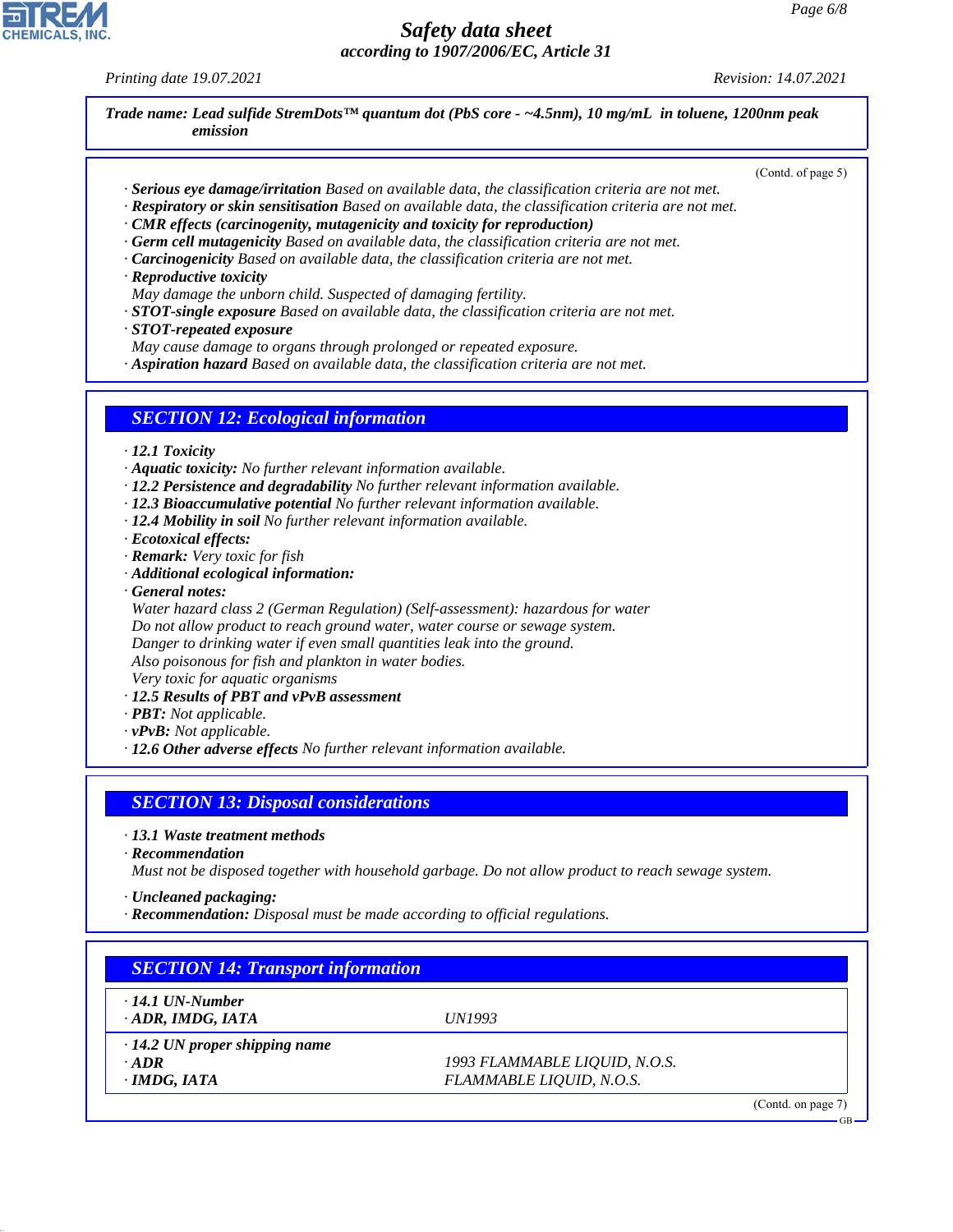*Printing date 19.07.2021 Revision: 14.07.2021*

**CHEMICALS, INC** 

|                                                         | (Contd. of page 6)                                                                                  |
|---------------------------------------------------------|-----------------------------------------------------------------------------------------------------|
| $\cdot$ 14.3 Transport hazard class(es)                 |                                                                                                     |
| · ADR, IMDG, IATA                                       |                                                                                                     |
|                                                         |                                                                                                     |
| - Class                                                 | 3 Flammable liquids.                                                                                |
| · Label                                                 | $\mathcal{E}$                                                                                       |
| · 14.4 Packing group                                    |                                                                                                     |
| · ADR, IMDG, IATA                                       | I                                                                                                   |
| · 14.5 Environmental hazards:                           |                                                                                                     |
| $\cdot$ Marine pollutant:                               | No                                                                                                  |
| · 14.6 Special precautions for user                     | Warning: Flammable liquids.                                                                         |
| · EMS Number:                                           | $F-E,S-E$                                                                                           |
| · Stowage Category                                      | E                                                                                                   |
| $\cdot$ 14.7 Transport in bulk according to Annex II of |                                                                                                     |
| <b>Marpol and the IBC Code</b>                          | Not applicable.                                                                                     |
| · Transport/Additional information:                     |                                                                                                     |
| $-ADR$                                                  |                                                                                                     |
| $\cdot$ Limited quantities (LQ)                         | $\theta$                                                                                            |
| $\cdot$ Excepted quantities (EQ)                        | Code: E3                                                                                            |
|                                                         | Maximum net quantity per inner packaging: 30 ml<br>Maximum net quantity per outer packaging: 300 ml |
|                                                         |                                                                                                     |
| · UN "Model Regulation":                                | UN 1993 FLAMMABLE LIQUID, N.O.S., 3, I                                                              |

### *SECTION 15: Regulatory information*

*· 15.1 Safety, health and environmental regulations/legislation specific for the substance or mixture*

*· Directive 2012/18/EU*

- *· Named dangerous substances ANNEX I Substance is not listed.*
- *· Seveso category E1 Hazardous to the Aquatic Environment*
- *· Qualifying quantity (tonnes) for the application of lower-tier requirements 100 t*
- *· Qualifying quantity (tonnes) for the application of upper-tier requirements 200 t*
- *· REGULATION (EC) No 1907/2006 ANNEX XVII Conditions of restriction: 3, 63*

*· National regulations:*

- *· Waterhazard class: Water hazard class 2 (Self-assessment): hazardous for water.*
- *· 15.2 Chemical safety assessment: A Chemical Safety Assessment has not been carried out.*

#### *SECTION 16: Other information*

*This information is based on our present knowledge. However, this shall not constitute a guarantee for any specific product features and shall not establish a legally valid contractual relationship.*

*· Department issuing SDS: Technical Department.*

*· Contact: Technical Director*

44.1.1

(Contd. on page 8)

GB